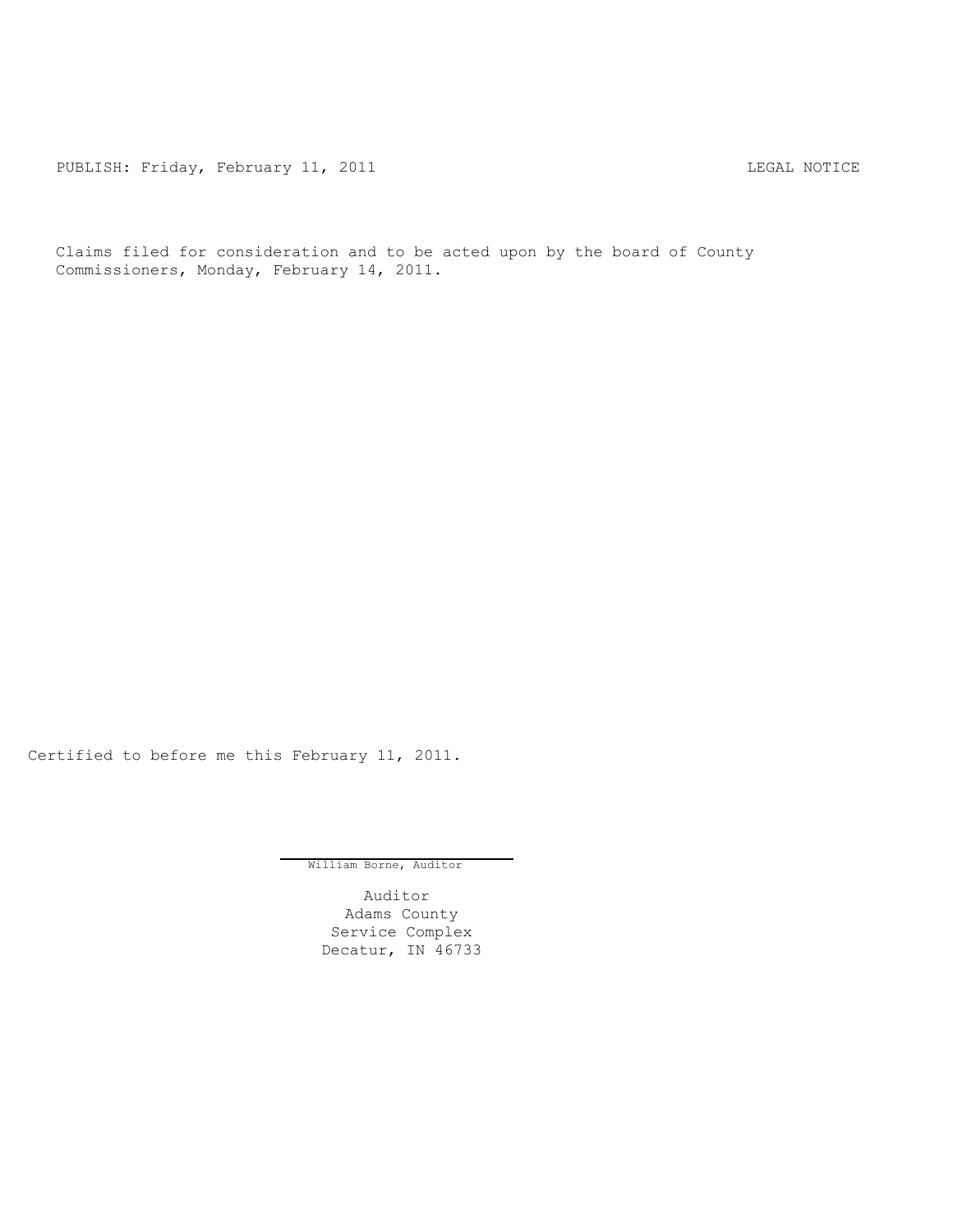

## **Claims Docket for Newspaper Adams County, Indiana**

## For Period: **12/28/2010** to **1/24/2011**

*313 W. Jefferson St. Decatur, IN 46733 (219) 724-2600*

## Date Claims to be Paid: **2/14/2011**

| <b>Vendor</b>                        | Amount    | <b>Vendor</b>                    | Amount    |
|--------------------------------------|-----------|----------------------------------|-----------|
| Adams County 4-H Clubs               | 16,787.88 | <b>Adams County Auto Supply</b>  | 282.60    |
| Adams Memorial Hospital              | 36,531.22 | Adams County Solid Waste         | 17.75     |
| <b>Adams County Treasurer</b>        | 33,779.51 | Indiana Michigan Power           | 11,653.58 |
| Appraisal Research Corpor            | 15,305.63 | Arnold Lumber Company            | 537.94    |
| Beam, Longest, And Neff              | 14,770.00 | Berne Ready Mix                  | 86.93     |
| Berne Police Department              | 194.00    | Berne Tri-Weekly News            | 539.84    |
| Hoosier Blue Flame                   | 114.50    | Bowers, Charles                  | 2,333.33  |
| Chet's Pest Control                  | 120.00    | Cintas Location #338             | 47.35     |
| City Of Berne                        | 1,200.00  | City Of Decatur                  | 3,819.09  |
| Decatur True Value                   | 75.53     | <b>Complete Printing Service</b> | 683.20    |
| Computer Systems, Inc.               | 17,109.13 | Courtesy Ford, Inc.              | 401.56    |
| Craigville Telephone Comp            | 357.60    | Decatur Daily Democrat           | 567.36    |
| Decatur Dental Service               | 88.00     | Decatur Police Department        | 1,679.50  |
| Kiess, Duane A.                      | 50.00     | <b>Emergency Radio Service</b>   | 2,176.00  |
| Erie Haven                           | 802.00    | Geneva Police Department         | 80.50     |
| Gordon Food Service                  | 7,835.45  | Graber Insurance, Inc.           | 610.00    |
| Grimm's Auto                         | 112.60    | Hilty Engine Service             | 77.99     |
| I C O Training Fund                  | 12.00     | Imaging Office Systems, I        | 412.35    |
| Indiana State Police Trai            | 205.00    | Smith, Jan                       | 20.00     |
| Janitors Supply Company              | 198.33    | K-Mart                           | 184.90    |
| Werich, Kelly                        | 99.44     | Kiess Electric                   | 150.00    |
| Landis & Sons Drainage               | 2,535.00  | Lehman Feed Mill                 | 52.00     |
| Busse, Louise                        | 6.47      | Gresla, Mark S. Md               | 420.25    |
| Meshberger Brothers Stone            | 37,606.73 | Monroe Water Department          | 187.15    |
| Moser Motor Sales, Inc.              | 425.16    | Mr. Planners                     | 1,564.44  |
| Ogg, Neil                            | 50.00     | Nipsco                           | 7,383.51  |
| Smitley, Ronnie L.                   | 50.00     | Roto-Rooter                      | 220.00    |
| Selking International                | 1,557.36  | <b>Shell Fleet Plus</b>          | 36.53     |
| <b>Shifferly Dodge</b>               | 32.05     | Baumann, Steve                   | 50.00     |
| Smith, Teryl R.                      | 55.00     | Print Shop                       | 2,853.89  |
| Barkey, Timothy L.                   | 480.06    | Top Supply Company               | 24.63     |
| Town Of Monroe                       | 192.00    | <b>Tractor Supply Company</b>    | 9.98      |
| Tri-State First Aid                  | 55.05     | U.S. Postmaster                  | 56.00     |
| Victoria Ellis                       | 20.00     | Wal-Mart / GEMB                  | 386.53    |
| Welder Services, Inc.                | 45.72     | West Payment Center              | 1,678.00  |
| Witham Toxicology Laboratory         | 1,224.00  | Cook, Russell E.                 | 20.00     |
| Burry, Herman, Miller, Brown         | 1,393.00  | Swiss City Veterinary            | 265.00    |
| National Serv-All #091               | 111.74    | Wulliman, J. Sue                 | 824.43    |
| Mitchell W. Hicks                    | 743.40    | CenturyLink                      | 10,429.94 |
| Teeple, Gary                         | 20.00     | Imi Irving Material, Inc.        | 161.82    |
| Van Wert County Sheriff's Department | 25.69     | Patrick Norton                   | 282.68    |
| CMC, LLC                             | 2,492.00  | Purdue University                | 32.56     |
| Rekeweg, Shane                       | 20.00     | Myers Furniture                  | 360.00    |
| Waste Management                     | 141.88    | Nowak Supply Company, Inc        | 250.00    |
| <b>B</b> Secure Alarm Systems        | 318.76    | Lehman Auto Sales                | 17.98     |
| Mary Beery                           | 175.74    | Hi-Way Service, Inc.             | 189.73    |
| Tri County Excavating                | 7,880.40  | Sirchie                          | 107.39    |
| Don Myers Plumbing                   | 603.10    | B & K Hydraulics                 | 280.00    |
|                                      |           |                                  |           |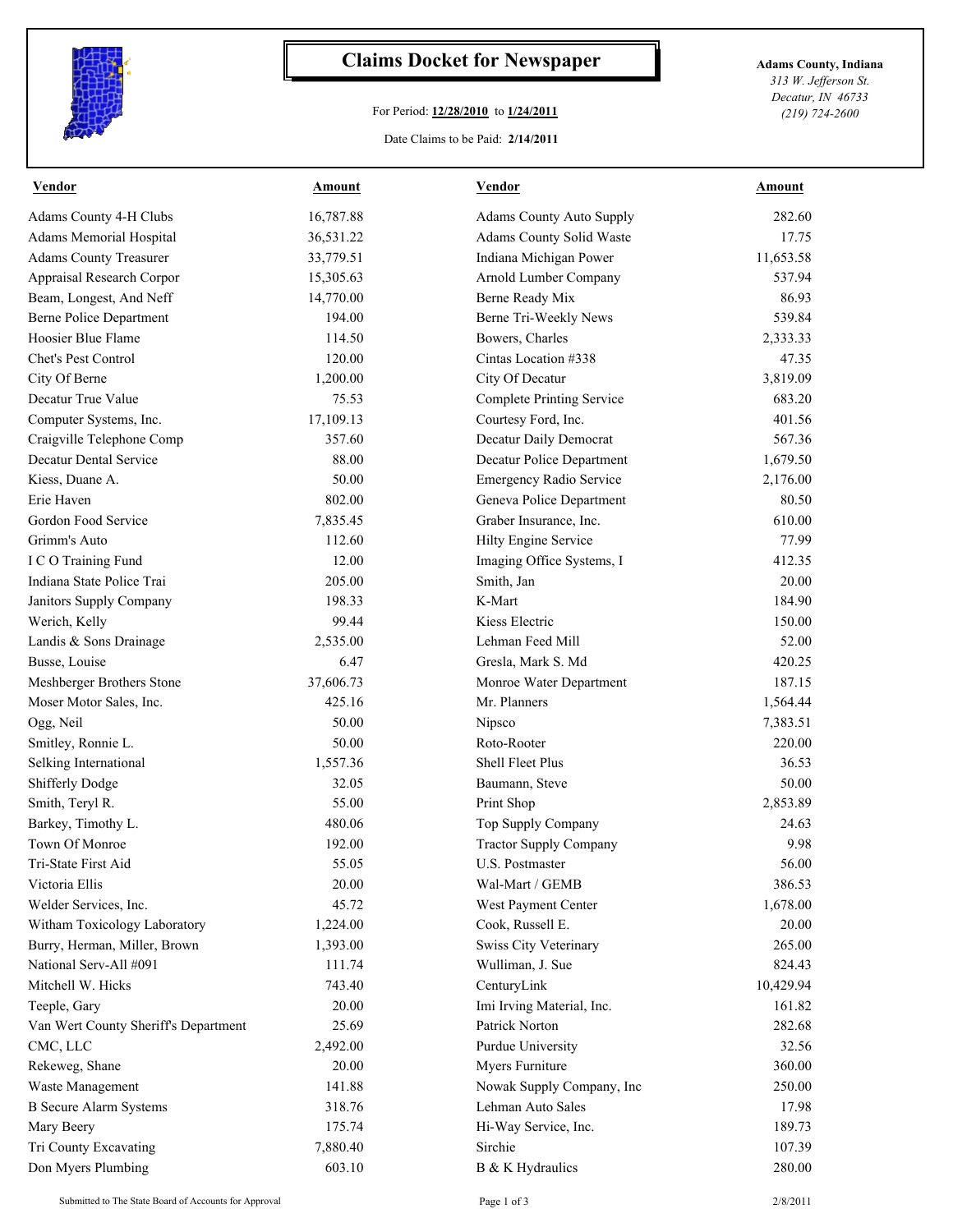| Adams County Soil & Water                | 13,300.00 | Indiana Recorders Associa                 | 452.01     |
|------------------------------------------|-----------|-------------------------------------------|------------|
| Berne Chamber Of Commerce                | 90.00     | Terry Debolt                              | 233.05     |
| Dan M. Elzey                             | 20.00     | Rhonda Kahlert                            | 621.20     |
| <b>Adams County Historical Society</b>   | 3,600.00  | RDJ Specialties, Inc.                     | 597.38     |
| <b>Richard Clutter</b>                   | 20.00     | Chad W. Sprunger                          | 1,090.73   |
| Manatron                                 | 34,874.63 | Zurcher Tire, Inc.                        | 624.21     |
| Angie Hall                               | 11.00     | Decatur Pizza Hut                         | 53.00      |
| Tom Magnan/Special Needs                 | 534.66    | Kristina Buckner                          | 36.52      |
| Indiana Dept. Of Workforc                | 4,057.93  | Arthur J. Booth                           | 20.00      |
| Donald Kuhn                              | 960.93    | Benicomp, Inc.                            | 162,550.65 |
| <b>Indiana County Treasurers</b>         | 246.01    | Onlyinternet.Net Broadband & Wireless     | 6,612.00   |
| Detroit Salt Company LLC                 | 4,009.03  | Harvest Land Co-op                        | 5,857.50   |
| <b>United Parcel Service</b>             | 98.04     | Pepper L York                             | 49.92      |
| Wal-Mart                                 | 70.49     | Adams County Truck Repair                 | 53.04      |
| Bradley & Associates                     | 547.25    | Advanced Imaging Solutions, Inc.          | 201.78     |
| Indiana Drug Enforcement Association     | 225.00    | Hasler, Inc.                              | 195.00     |
| <b>Fastenal Company</b>                  | 150.00    | Leslie W. Marckel                         | 20.00      |
| Adams County Sheriff                     | 111.00    | Indiana County Surveyor's Association     | 25.00      |
| Harvest Land Co-op                       | 241.99    | <b>ERS</b> Wireless Communications        | 908.00     |
| Adams County 4-H Council                 | 16,200.00 | VoMac Trucks Sales & Service              | 129.88     |
| Michael G. Werling                       | 596.25    | Southeastern Equipment Company            | 27.11      |
| Kim A. Fruechte                          | 20.00     | Kelly Werich                              | 163.44     |
| Troyer's                                 | 3,799.69  | Purdue University                         | 35.00      |
| Edwin Ford                               | 20.00     | S & S Worldwide                           | 72.40      |
| Harris                                   | 20,573.51 | Priority 1                                | 2,132.65   |
| Kendall Electric, Inc.                   | 15.05     | <b>Uricks Trucking</b>                    | 1,008.00   |
| <b>BSN Sports Collegiate Pacific</b>     | 4,036.58  | Tracy Heltz Noetzel                       | 164.21     |
| <b>GIS Product Solutions</b>             | 12,000.00 | Bi-County Services, Inc                   | 3,276.00   |
| Robert Barger                            | 20.00     | Alpine Falls, Inc.                        | 161.72     |
| William Borne                            | 336.50    | Daniel J. Michaels                        | 20.00      |
| Extinguisher Co. No. 1                   | 129.75    | Verizon Wireless                          | 585.44     |
| Supernova Techologies, Inc.              | 1,310.00  | <b>Stationair's Express</b>               | 729.40     |
| SunGard Public Secctor                   | 38,498.78 | City of Fort Wayne                        | 2,175.00   |
| Schwartz Blacksmith, LLC                 | 19.35     | Schneider Corporation                     | 900.00     |
| Cintas Location #G64                     | 628.55    | Marco Developments, LLC                   | 694.90     |
| Farm Plan                                | 87.53     | Gregory A. Cook                           | 20.00      |
| Julie Jahn                               | 25.00     | Health Central                            | 77.89      |
| LBH Chemical & Industrial                | 726.83    | Richard F. Thompson                       | 74.36      |
| IN Assoc. of Co. Supervisors & Engineers | 80.00     | Office Depot                              | 526.91     |
| Stan A. Stoppenhagen                     | 20.00     | Decatur Ace Hardware                      | 1,093.54   |
| Kevin McIntosh                           | 20.00     | Forensic Fluids Laboratories              | 500.00     |
| Kroger                                   | 156.28    | Direct Fitness Solutions                  | 130.00     |
| Adams Memorial Hospital / Behav. Health  | 60.00     | <b>Strategic Solutions</b>                | 120.00     |
| O'Reilly Auto Parts                      | 739.86    | Amcom Software, Inc.                      | 9,246.00   |
| William Grimm                            | 20.00     | Phil Eicher                               | 50.00      |
| Global Gov't/Ed                          | 223.28    | Purdue CES Education Fund                 | 83.07      |
| Anna Steiner                             | 50.00     | Paperless Business Solutions, LLC         | 2,050.00   |
| Tom Magnan-Cans for CoPays               | 138.28    | Amy Johnson                               | 24.94      |
| Central Customer Charges                 | 587.06    | Courtesy Motors, Inc.                     | 141.35     |
| Kristy N Stuckey                         | 7.24      | <b>Adams County Community Corrections</b> | 6,160.00   |
| Pro Tech Monitoring, Inc.                | 15,812.30 | Thomas Hoffman                            | 20.00      |
| Sprint                                   | 834.50    | Cxtec                                     | 191.74     |
| Ebberts Seed and Chemical                | 182.85    | JSO Technology, LLC                       | 3,025.00   |
| The Cellular Connection                  | 29.99     | All Chem Solutions                        | 273.53     |
| <b>Indigital Telecom</b>                 | 12,635.64 | GE Capital Information Technology Soluti  | 10,497.60  |
| Alicia Bates                             | 125.00    | New Era Ag, LLC                           | 143.14     |
| Timothy R. Taylor                        | 20.00     | Travelers                                 | 2,730.50   |
|                                          |           |                                           |            |